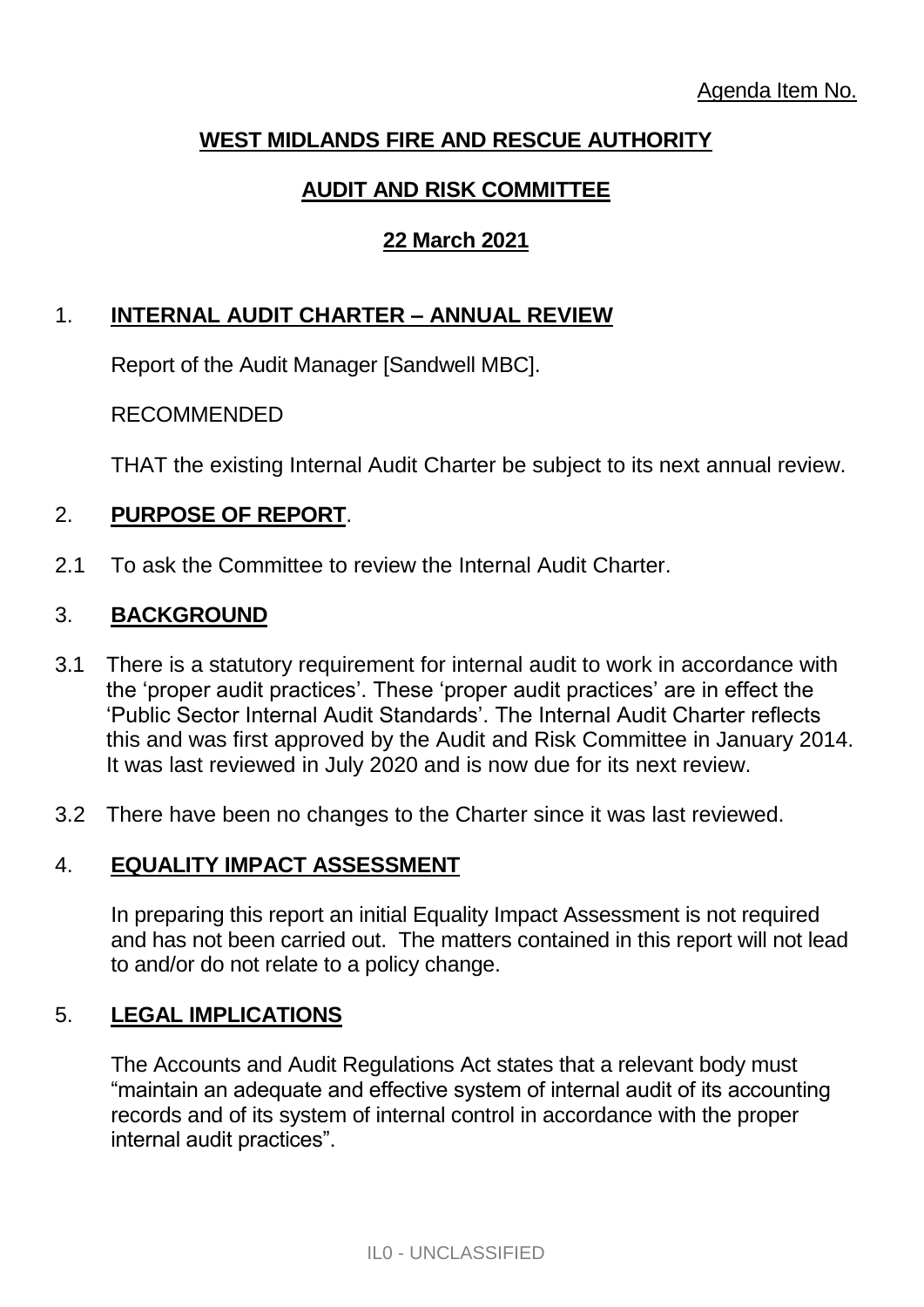# 6. **FINANCIAL IMPLICATIONS**

Implementation of the recommendation will be undertaken within existing resources.

# **BACKGROUND PAPERS**

None

Peter Farrow Audit Services and Risk Management Manager, Sandwell MBC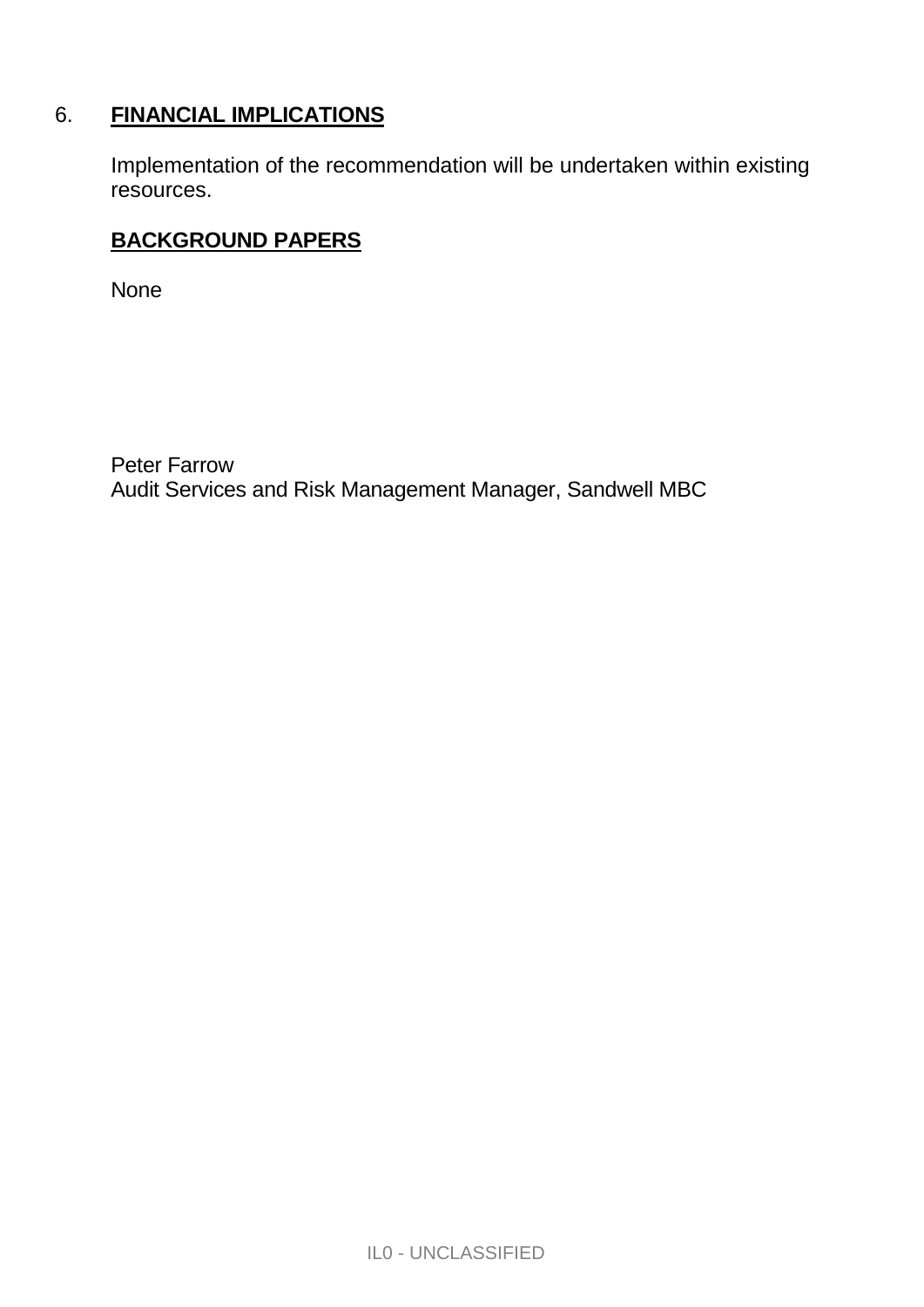#### **WEST MIDLANDS FIRE SERVICE**

# **Internal Audit Charter**

## **Definition of internal auditing**

Internal auditing is an independent, objective assurance and consulting activity designed to add value and improve an organisation's operations. It helps an organisation accomplish its objectives by bringing a systematic, disciplined approach to evaluate and improve the effectiveness of risk management, control and governance processes.

#### **Mission of internal audit**

To enhance and protect organisational value by providing risk-based and objective assurance, advice and insight.

## **Core Principles for the Professional Practice of Internal Auditing**

- Demonstrates integrity.
- Demonstrates competence and due professional care.
- Is objective and free from undue influence (independent).
- Aligns with the strategies, objectives, and risks of the organisation.
- Is appropriately positioned and adequately resourced.
- Demonstrates quality and continuous improvement.
- Communicates effectively.
- Provides risk-based assurance.
- Is insightful, proactive, and future-focused.
- Promotes organisational improvement

## **Authority and standards**

Internal audit is a statutory service in the context of the Accounts and Audit Regulations (Amendment)(England) 2015. Section 151 of the Local Government Act 1972 requires local authorities to make arrangements for the proper administration of their financial affairs and appoint a Chief Financial Officer to have responsibility for those arrangements

The Local Government, England and Wales, Accounts and Audit Regulations 2015 states that: *"A relevant authority must undertake an effective internal audit to evaluate the effectiveness of its risk management, control and governance processes, taking into account public sector internal auditing standards or guidance".*  These Standards have been adopted by the Fire Authority's internal audit section.

Public Sector Internal<br>Audit Standards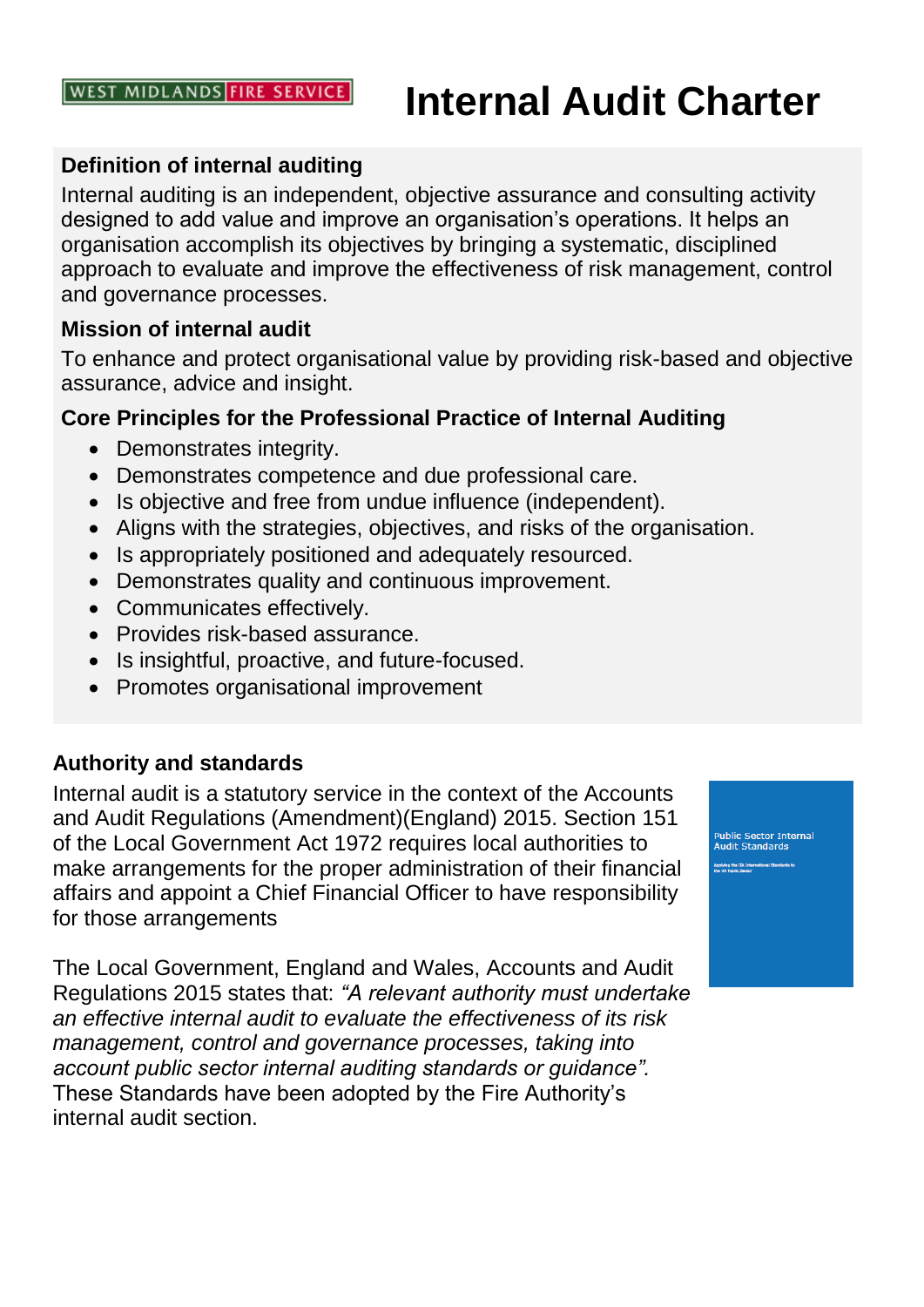Internal audit have the right of access to all records, assets, personnel and premises, including those of partner organisations, and has the authority to obtain such information and explanations as it considers necessary to fulfil its responsibilities.

Throughout the Public Sector Internal Audit Standards, reference is made to the terms 'Chief Audit Executive', 'board' and 'senior management'. For the purposes of this Charter, the 'Chief Audit Executive' is defined as the Audit Services Manager the 'board' as the Audit and Risk Committee and 'senior management' as the senior managers within the Fire Authority.

# **Scope and objectives of internal audit activities**

The scope of work of internal audit is to determine whether the Fire Authority's risk management, control, and governance processes are adequate and effective in order to ensure that:

- Key risks are identified and managed;
- Key financial, managerial, and operating information is accurate, reliable, and timely;
- Employees' actions are in compliance with policies, standards, procedures, and applicable laws and regulations;
- Resources are acquired economically, used efficiently, and adequately protected;
- Programs, plans, and objectives are achieved;
- Quality and continuous improvement are fostered in the Fire Authority's control process; and
- Key legislative and regulatory issues impacting the Fire Authority are identified and addressed appropriately.

Internal audit's remit extends to the entire control environment of the Fire Authority and not just financial controls.

Where other internal or external assurance providers may have undertaken relevant assurance and audit work, internal audit will seek to rely on the work of these other assurance providers where professional standards would make it appropriate to do so.

# **Responsibilities**

Internal audit has a responsibility to:

- Provide a cost effective and value added full internal audit service;
- Develop a flexible annual audit plan using a risk-based methodology;
- Implement the annual audit plan;
- Track status of outstanding management actions;
- Provide regular updates on the work of internal audit to the Audit and Risk Committee and where appropriate, senior officers;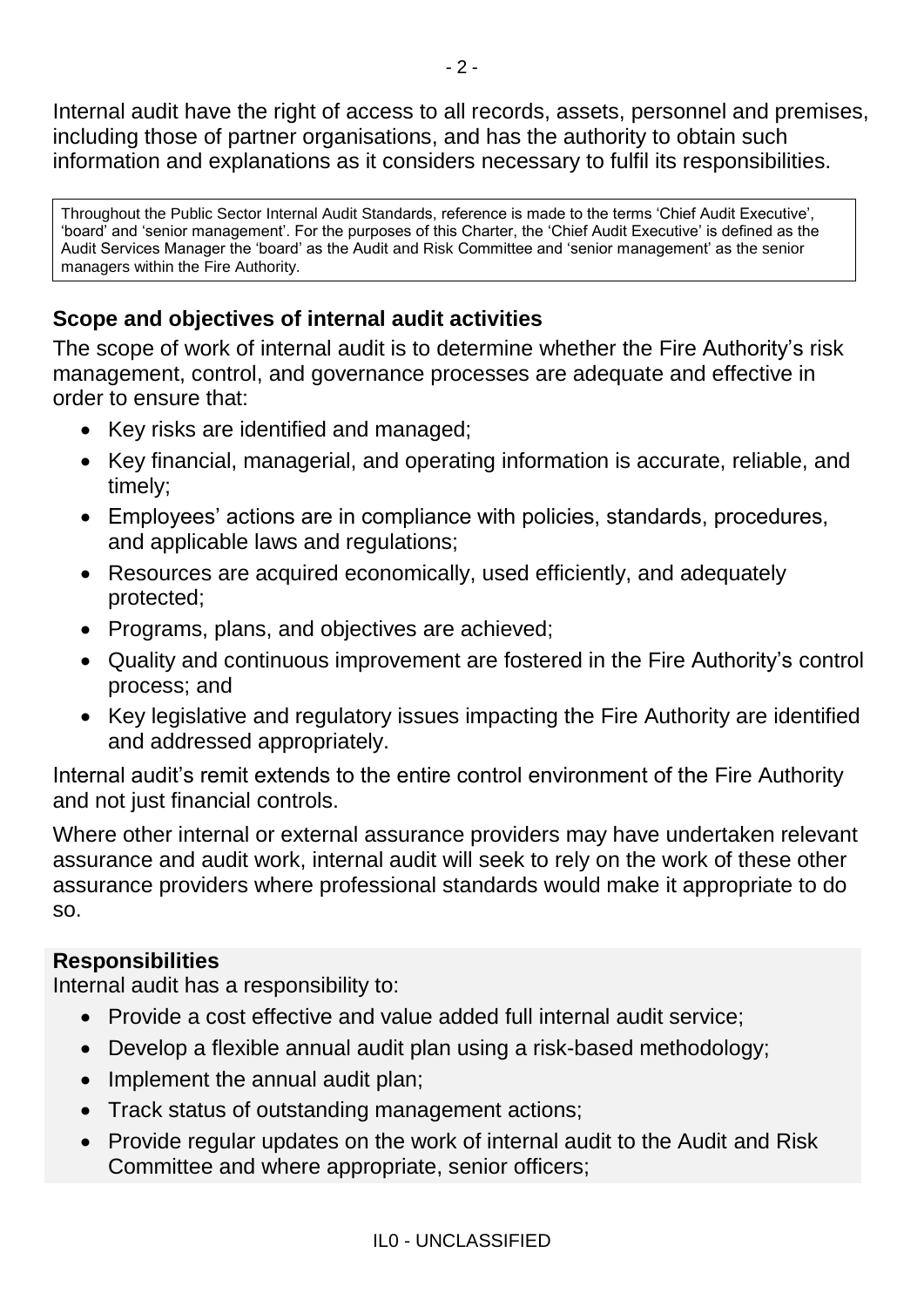- Assist, as needed, in the investigation of significant suspected fraudulent activities within the organisation; and
- Work with the External Auditor (currently Grant Thornton) and other review bodies to share assurance and minimise duplication.

## **Organisational independence**

Internal audit is involved in the determination of its priorities in consultation with those charged with governance. The Audit Services Manager has direct access and freedom to report in his own name to all officers and Members and particularly to those charged with governance. If required the Audit Services Manager may request to meet privately with the Audit and Risk Committee.

Internal audit will remain sufficiently independent of the activities that it audits to enable auditors to perform their duties in a manner which facilitates impartial and effective professional judgements and recommendations.

Objectivity is presumed to be impaired when individual auditors review any activity in which they have previously had operational responsibility. If individual auditors are extensively consulted during system, policy or procedure development, and independence could be seen as being compromised, or if they have had previous operational roles, they will be precluded from reviewing and making comments during routine or future audits, for the remainder of that financial year and for the following financial year after their involvement.

## **Accountability, reporting lines and relationships**

The Audit Services Manager reports on an administrative basis to the Strategic Enabler - Finance and Resources, and reports functionally to the Audit and Risk Committee, and other senior management. The Audit Services Manager also, where appropriate, works closely with the Monitoring Officer. An Annual report will also be produced and presented to the Audit and Risk Committee which will include an 'opinion' from the Audit Services Manager on the adequacy and effectiveness of internal control, risk management and governance within the Fire Authority.

A written report will be prepared by internal audit for every internal audit review. The report will be subject to an internal quality review before being issued to the responsible officer and, where appropriate, will include an 'opinion' on the adequacy of controls in the area that has been audited. The responsible officer will be asked to respond to the report in writing. The written response must show what actions have been taken or are planned in relation to each recommendation. Accountability for the response to the advice and recommendation of internal audit lies with management, who either accept and implement the advice or formally reject it.

The full role and responsibilities of the Audit and Risk Committee are detailed in their terms of reference, which are based on the model provided by CIPFA in their "Audit Committees – Practical Guidance for Local Authorities".